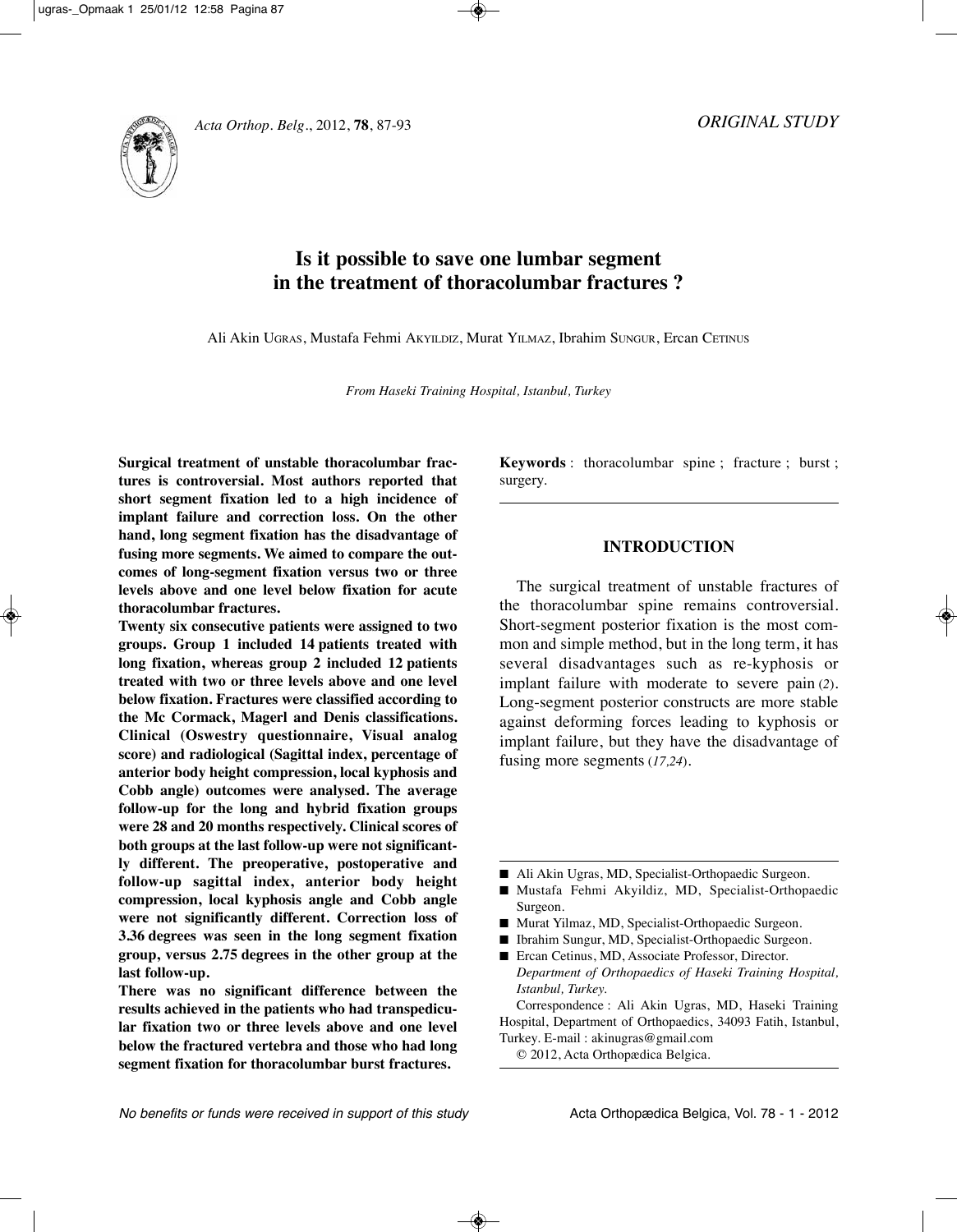The Argenson method or 2HS-1SH construct is a special short construct of screws and hooks to fix the two vertebrae above the fracture and the first underlying vertebrae at the thoracolumbar junction fractures (*6,9*). We did not use Argenson's method because of its relatively high complication rate (*6,9*) but, after introduction of the segmental pedicle screw method, we fixed two or three levels above and one level below the fractured vertebrae to protect the construct from high kyphotic forces at the thoracolumbar junction as well as to save one lumbar spinal segment (*19*). We aimed to compare the outcomes of long-segment fixation versus two or three levels above and one level below fixation.

#### **MATERIALS AND METHODS**

In this retrospective study, we included 26 patients with acute thoracolumbar fractures, who underwent posterior pedicle screw fixation between December 2005 and March 2008 in our institution. Inclusion criteria were a single-level burst fracture through the T11-l2 vertebrae, < 3 weeks from the time of injury, sagittal index of more than 15 degrees and local kyphosis angle of more than 15 degrees. Patients with osteoporotic fractures, pathologic fractures, or neurologic injury were excluded from the study. The injuries were caused by a fall from a height in 19 cases, a motor vehicle accident in four cases and suicide in three cases. Following a routine examination and radiographs of the spine, computed tomography scan and magnetic resonance imaging of the involved vertebrae were carried out.

Patients were divided into two groups according to the fixation length. Until the end of 2006, we had performed long fixation. After this date, we started to perform two or three levels above and one level below fixation for thoracolumbar fractures. Group 1 included 14 patients treated with fixation two or three levels above and two levels below (long segment), and group 2 included 12 patients treated with fixation two or three levels above and one level below. All the operations were performed by one of the two authors, without any discriminations according to the fixation type. One of two spinal instrumentation systems (Tasarim, Istanbul, Turkey or TST, Istanbul, Turkey) was used in all patients. All patients were operated with a posterior approach using segmental pedicle screws. At surgery, the patients were placed in hyperextended prone position with the abdomen hanging free, thus preventing excessive intra-



 $Fig. 1.$  — Radiographic measurements are shown on the lateral radiograph. Sagittal index was measured as described by Farcy *et al* (*10*) ; angle between lines B and D. Cobb angle is the angle between lines A and E. local kyphosis angle is the angle between lines C and D. Anterior body height compression was calculated by referring the anterior body height of the fractured vertebral body (b) to the average anterior body height of the intact vertebral body above and below the fracture (a,c).

operative bleeding and achieving a significant initial reduction of the spinal fracture. All pedicle screws were inserted under C-arm guidance. Reduction of the fracture and indirect decompression of the spinal canal were accomplished by the rod contouring and extension and compression-distraction forces before tightening the screws. No discectomy or laminectomy was performed. After the fixation, posterior fusion was encouraged using autologous bone grafts. Patients were discharged after having mobilised without any braces.

Clinical and radiographic follow-up was at 2, 4, 6 and 12 months and later once a year. Fractures were classified according to the McCormack (*16*), Magerl (*15*) and Denis classifications (*8*). At final follow-up, Oswestry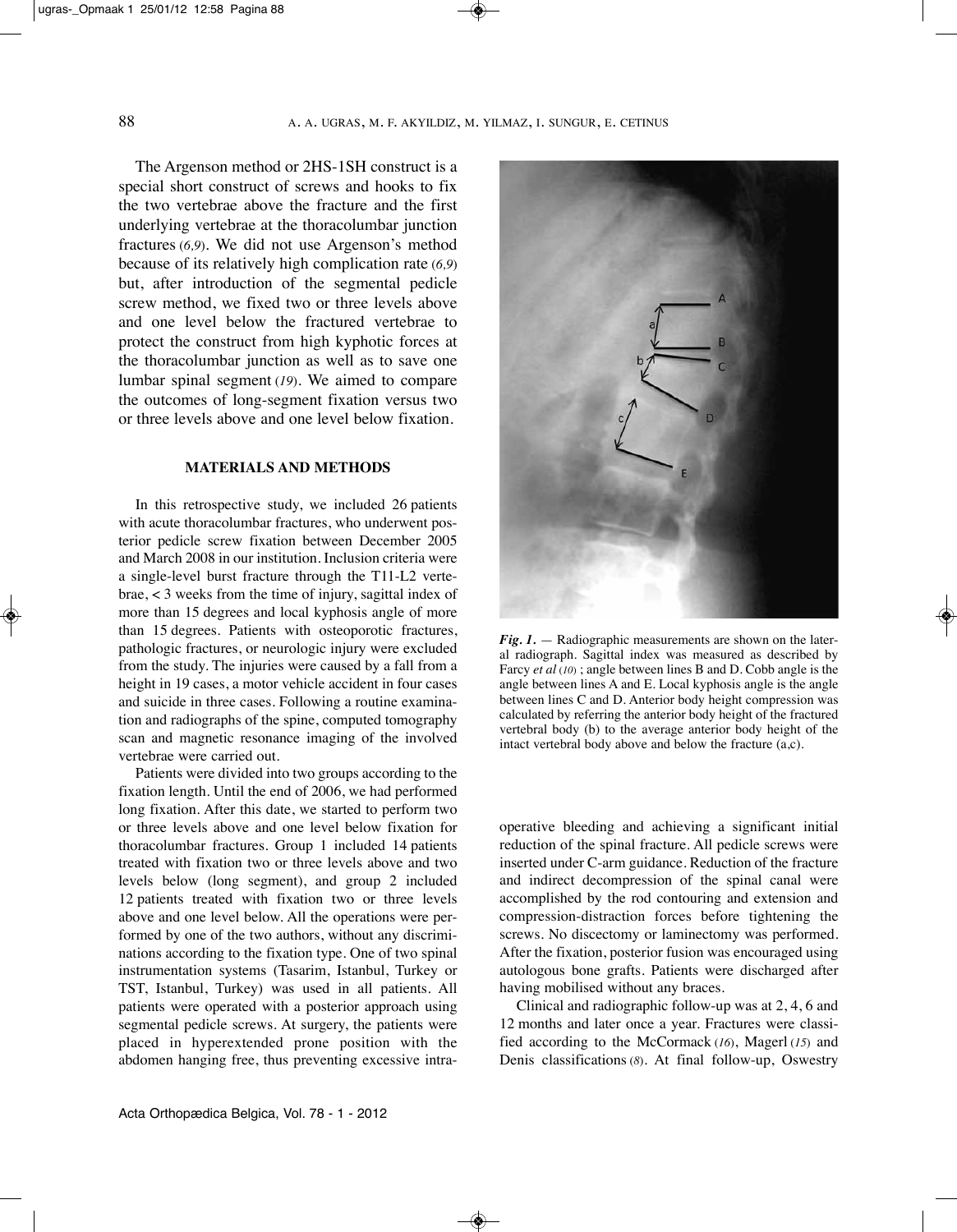Table I. — Patients characteristics, distribution of fractures and radiological fracture classifications of both groups. The mean values in the Load-sharing classification [McCormack et al (16)] are shown. This classification system adds points to produce a total score determined by fracture communition, fracture displacement and need for correction. The Magerl and Denis classification systems are based on fracture mechanism and anatomic localization. MW : Mann-Whitney U test,  $\chi^2$  : chi-square test

|                                       |             | <b>Long Fixation</b> | <b>Hybrid Fixation</b> | <b>MW</b>       | p     |
|---------------------------------------|-------------|----------------------|------------------------|-----------------|-------|
| Age (years)                           |             | $34.79 \pm 16.79$    | $34.33 \pm 13.75$      | 78.5            | 0.777 |
| <b>Sex</b>                            | <b>Male</b> | $8(57.1\%)$          | $6(50\%)$              | $\chi^2$ : 0.13 | 0.716 |
|                                       | Female      | $6(42.9\%)$          | $6(50\%)$              |                 |       |
|                                       | <b>T12</b>  | $6(42.9\%)$          | $1(8.3\%)$             |                 | 0.140 |
| Level                                 | L1          | $6(42.9\%)$          | $8(66.6\%)$            | $\chi^2$ : 3.92 |       |
|                                       | L2          | $2(14.3\%)$          | $3(25.0\%)$            |                 |       |
|                                       | ${\bf A1}$  | $4(28.6\%)$          | $3(25.0\%)$            |                 | 0.457 |
| <b>Magerl classification</b>          | A2          | $1(7.1\%)$           | $1(8.3\%)$             |                 |       |
|                                       | A3          | $9(64.3\%)$          | $6(50.0\%)$            | $\chi^2$ : 2.6  |       |
|                                       | B1          | $ 0.00\%$            | 2(16.7%)               |                 |       |
|                                       | $\mathbf A$ | $1(7.1\%)$           | $1(8.3\%)$             |                 | 0.274 |
| <b>Denis classification</b>           | B           | 13 (92.9%)           | $9(75.0\%)$            | $\chi^2$ : 2.58 |       |
|                                       | $\mathbf C$ | $0(0.0\%)$           | 2(16.7%)               |                 |       |
| Mc CormackLoad-sharing classification |             | $5.36 \pm 1.28$      | $4.92 \pm 1.93$        | 38.5            | 0.309 |

Table II. —Clinical scores of two groups at last follow-up (MW:Mann-Whitney U test)

|            | <b>Long Fixation</b> | Hybrid Fixation  | <b>MW</b> |       |
|------------|----------------------|------------------|-----------|-------|
| Oswestry   | $2.29 \pm 3.71$      | $12.17 \pm 2.79$ | -67       | 0.791 |
| <b>VAS</b> | $1.07 \pm 2.27$      | $1.33 \pm 2.27$  | 79.5      | 0.598 |

questionnaire, Visual analog score were compared for each group. Radiologic parameters such as sagittal index (*10*), percentage of anterior body height compression , local kyphosis and Cobb angle were analysed on the preoperative, postoperative and last follow-up radio graphs.

## **Statistics**

statistical testing was performed using Mann-Whitney U test and Chi-square test with NCSS 2007 pocket programme. friedman's test was used for repeated measurements of multiple groups. A p value of 0.05 was considered significant.

## **RESULTS**

The average follow-up for the long and short fixation groups was 28 and 20 months respectively. Posterior fusion was achieved in all patients. The two groups were similar in age, sex, localization, severity of the deformity and fracture type (Table I).

Clinical outcome was satisfactory in all cases. Clinical scores of both groups at the last follow-up are shown in Table II. Pain was absent or very mild in all the patients, with no significant difference between the two groups.

The preoperative, postoperative and follow-up sagittal index, anterior body height compression, local kyphosis angle and Cobb angle were not significantly different between the groups (Table III). There was a significant improvement in the postoperative measurements of sagittal index, anterior body height compression, local kyphosis angle and Cobb angle, compared to preoperative measurements ( $p = 0.0001$ ). The correction loss was not significantly different between the two groups (3.36°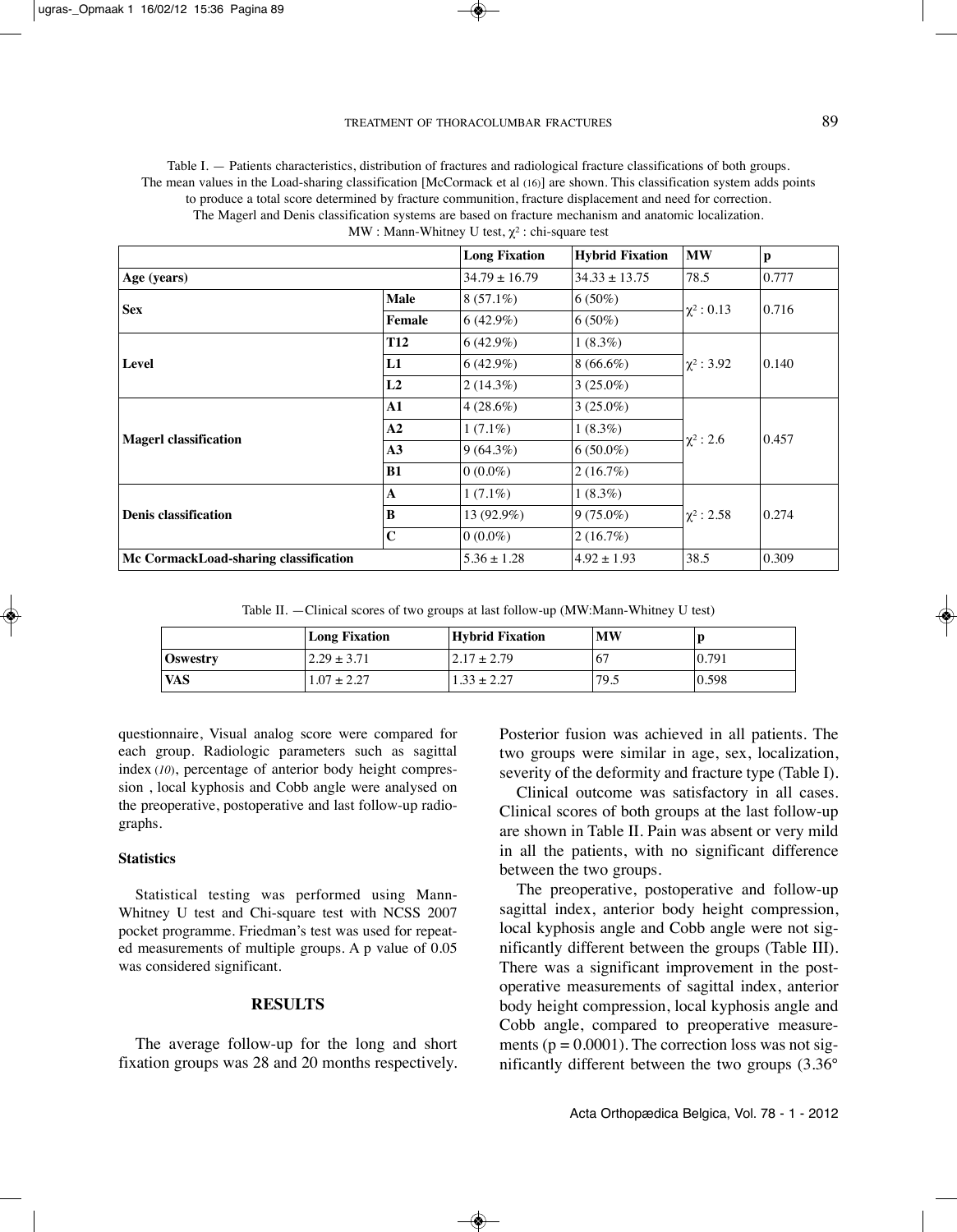

*Fig. 2.* — 20-year-old female treated with long segment instrumentation : (a) anteroposterior and (b) lateral radiographs at 30 months follow-up.

|                                  |                       | <b>Long Fixation</b> | <b>Hybrid Fixation</b> | <b>MW</b> | p     |
|----------------------------------|-----------------------|----------------------|------------------------|-----------|-------|
| <b>Sagittal index</b>            | <b>Preoperative</b>   | $19.21 \pm 5.87$     | $16.83 \pm 4.76$       | 62.5      | 0.267 |
|                                  | Postoperative         | $6.07 \pm 3.54$      | $8.33 \pm 5.4$         | 67        | 0.380 |
|                                  | <b>Last Follow-up</b> | $9.14 \pm 4.31$      | $12 \pm 5.69$          | 54        | 0.121 |
| Anterior body height compression | <b>Preoperative</b>   | $40.01 \pm 13.96$    | $37.49 \pm 13.94$      | 78        | 0.758 |
|                                  | Postoperative         | $17.23 \pm 5.15$     | $24.51 \pm 15.64$      | 54        | 0.123 |
|                                  | <b>Last Follow-up</b> | $20.16 \pm 9.13$     | $30.69 \pm 16.89$      | 49        | 0.072 |
| Cobb angle                       | <b>Preoperative</b>   | $16.07 \pm 5.56$     | $11.17 \pm 7.86$       | 55        | 0.135 |
|                                  | Postoperative         | $6.79 \pm 5.04$      | $6.75 \pm 8.96$        | 73.5      | 0.588 |
|                                  | <b>Last Follow-up</b> | $11.36 \pm 4.65$     | $6.75 \pm 9.05$        | 58.5      | 0.189 |
| Local kyphosis angle             | <b>Preoperative</b>   | $20.21 \pm 8.02$     | $15.33 \pm 5.66$       | 53.5      | 0.116 |
|                                  | Postoperative         | $7.57 \pm 3.65$      | $8 + 6.33$             | 83.5      | 0.979 |
|                                  | <b>Last Follow-up</b> | $10.93 \pm 4.31$     | $10.75 \pm 6.06$       | 80.5      | 0.857 |

Table III. —Sagittal index, anterior body height compression, local kyphosis angle and Cobb angle comparisons of the two groups. MW : Mann-Whitney U test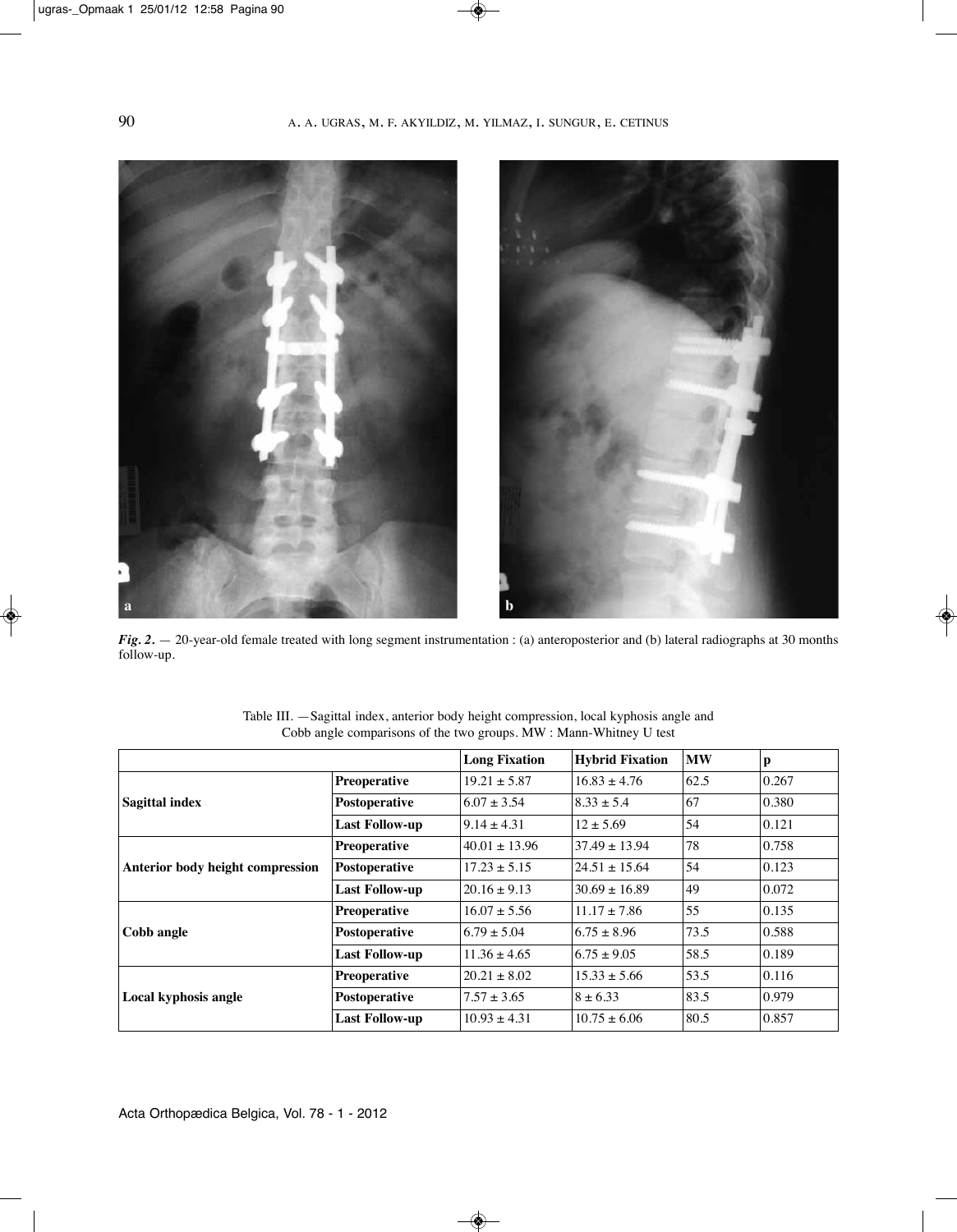

*Fig. 3.* — 45-year-old male treated with instrumentation two segments above and one segment below the fracture level : (a) anterior and (b) lateral radiographs at the last follow-up.

in the long segment fixation group and 2.75° in the other group). One patient in each group had a correction loss of greater than 10°. At the last follow-up, overall correction had significantly deteriorated in all parameters in both groups  $(p = 0.0001)$ .

There was one superficial infection treated by debridement and antibiotics. Implant failure was not seen in either group. One patient required implant removal because of a prominent implant, after two years.

#### **DISCUSSION**

The results of this study show that, in fractures of the thoracolumbar junction, two or three levels above and one level below fixation is as effective as long segment fixation. The thoracolumbar area is unique in that it is a transitional area from a rigid kyphotic thoracic spine to a mobile, lordotic lumbar

spine (*2,9*). Therefore short segment fixation does not provide adequate stability and may lead to kyphotic deformity and correction loss (*1,2,3,7,9, 14,18*). katonis *et al* found that two levels above and one level below fixation of the fracture at the thoracolumbar junction and short segment fixation in the lumbar area provides stability and forms a rigid construct with no correction loss (*12*). Carl *et al* reported that segmental transpedicular fixation two levels above the kyphosis should be used at the thoracolumbar junction where compressive forces act more anteriorly, whereas in the more lordotic middle and lower lumbar spine where the compressive forces act more posteriorly, no implant failure occurred with use of the one above – one below construct (*5*). Consequently, we strongly suggest two or three segments above and one segment below fixation in the fractures of thoracolumbar junction.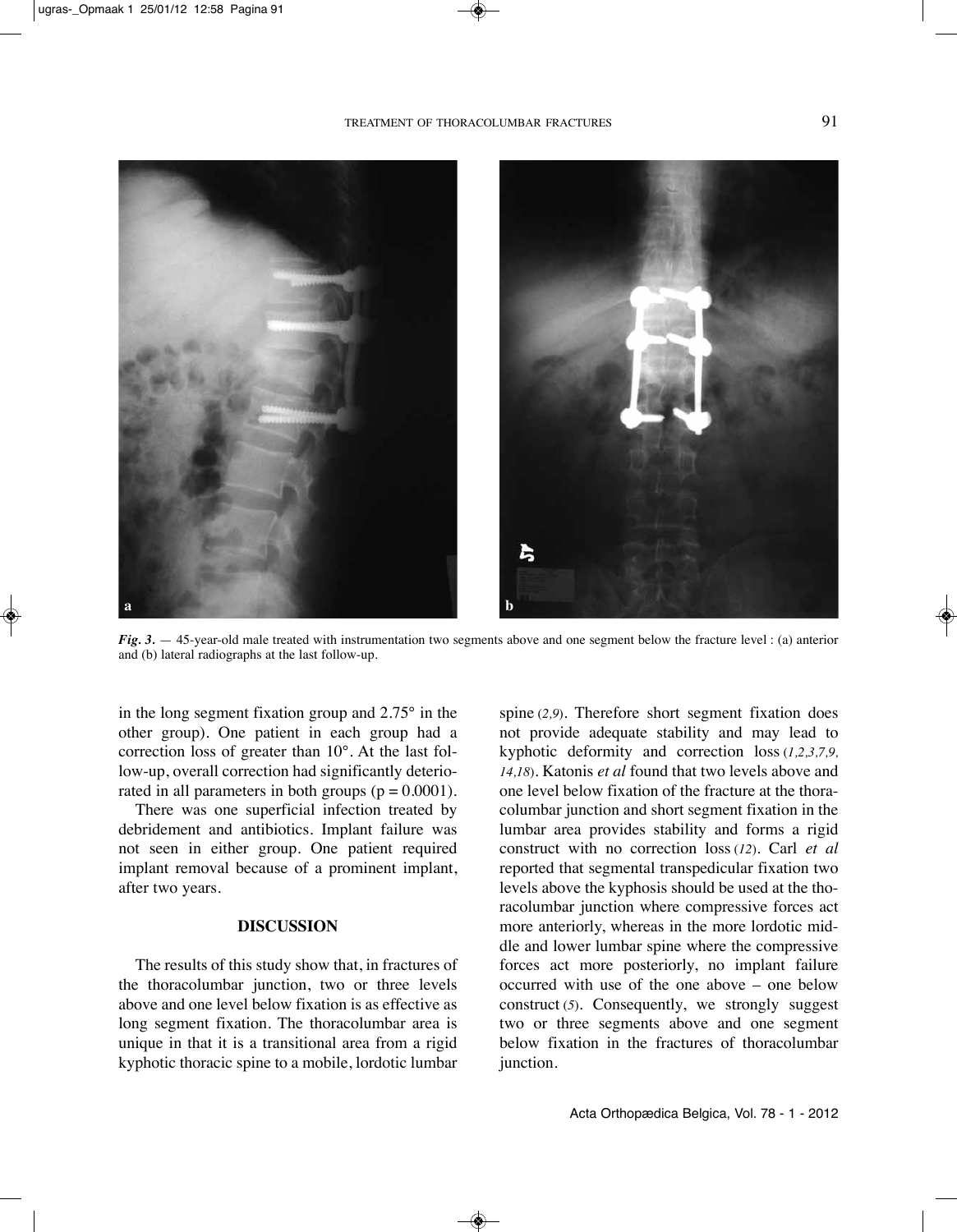The correction loss was not significantly different between the two groups at the last follow-up : 3.36° in the long segment fixation group versus 2.75° in the other group. Postoperative correction loss after posterior fixation has been reported by many authors to range between 0.3° and 15.4° (*1,3,7, 9,12,14,18*). Compared with posterior short-segment instrumentation, the average reduction in kyphosis was less in long-segment instrumentation (*1,3,7,9,12, 14,18*). In fact, kyphosis reduction and maintenance is best achieved by anterior surgery (*11*). However in many series, the degree of kyphotic deformity did not correlate with the clinical outcome (*13,20,23*). Similarly, the present study did not verify a correlation between kyphotic deformity and increased pain.

We did not experience any implant failure in our series. Tezeren and kuru stated that short segment fixation had a high rate of failure ; on the other hand, long segment fixation prolonged the operative time and significantly increased blood loss (*22*). Altay *et al* also showed that short-segment fixation was associated with implant failure in their study (*2*). By shortening the construct at the bottom, we can reduce the risk of kyphosis recurrence without affecting implant stability. Furthermore, fusing more segments is not a big issue for the thoracic spine because of its relatively smaller motion capacity (*19,21*), whereas in the lumbar spine, every spinal segment is important for motion. Fixing both the thoracic and lumbar spine avoids overstraining the thoracolumbar junction with a tendency to lead to kyphosis (*4,21*). Steib *et al* stated that a short fixation exposes the thoracolumbar junction to overload even more if it is the junction between the fused and unfused segment (*21*). On the contrary, the construct should be shortened at the bottom (*19,21*).

Our study has some limitations : It was not randomised, the authors were not blinded, and the follow-up period was relatively short for some patients. Furthermore, the two groups of patients were operated at two different periods of time, while our technical expertise may have improved over time and this may have favoured the results in group 2. However, the strength of this study arises from the homogeneity of the patient groups ; they were similar in terms of age, activity levels, fracture type and fracture level. In addition, the same surgeons performed the same surgical techniques in both groups.

In conclusion, it is possible to save one lumbar segment in the treatment of thoracolumbar fractures. Fixation two or three levels above and one level below was as effective as long segment fixation in terms of correction loss, kyphosis recurrence and patient satisfaction. Some degree of correction loss was apparent, but it also occurred in the long segment fixation.

#### **REFERENCES**

- **1. Alanay A, Acaroglu E, Yazici M, Oznur A, Surat A.** Short-segment pedicle instrumentation of thoracolumbar burst fractures : does transpedicular intracorporeal grafting prevent early failure ? *Spine* 2001 ; 15 ; 26 : 213-217.
- **2. Altay M, Ozkurt B, Aktekin CN** *et al.* Treatment of unstable thoracolumbar junction burst fractures with short- or long-segment posterior fixation in Magerl type A fractures. *Eur Spine J* 2007 ; 16 : 1145-1155.
- **3. Alvine GF, Swain JM, Asher MA, Burton DC.** Treatment of thoracolumbar burst fractures with variable screw placement or Isola instrumentation and arthrodesis : case series and literature review*. J Spinal Disord Tech* 2004 ; 17 : 251- 264.
- **4. Bastian L, Lange U, Knop C, Tusch G, Blauth M.** Evaluation of the mobility of adjacent segments after posterior thoracolumbar fixation : a biomechanical study. *Eur Spine J* 2001 ; 10 : 295-300.
- **5. Carl AL, Tromanhauser SG, Roger DJ.** Pedicle screw instrumentation for thoracolumbar burst fractures and fracture-dislocations. *Spine* 1992 ; 17(8 Suppl) : S 317-324.
- **6. Celebi L, Doğan O, Muratli HH, Yağmurlu MF, Biçimoğlu A.** [The effectiveness of short-segment posterior instrumentation of thoracolumbar burst fractures.] (in Turkish). *Acta Orthop Traumatol Turc* 2007 ; 41 : 183-189.
- **7. Cho DY, Lee WY, Sheu PC.** Treatment of thoracolumbar burst fractures with polymethyl methacrylate vertebroplasty and short-segment pedicle screw fixation. *Neurosurgery* 2003 ; 53 : 1354-1360 ; discussion 1360-1361.
- **8. Denis F, Armstrong GWD, Searls K, Matta L***.* Acute thoracolumbar burst fractures in the absence of neurologic deficit : a comparison between operative and nonoperative treatment. *Clin Orthop Relat Res* 1984 ; 189 : 142-149.
- **9. De Peretti F, Hovorka I, Cambas PM, Nasr JM, Argenson C.** Short device fixation and early mobilization for burst fractures of the thoracolumbar junction. *Eur Spine J* 1996 ; 5 : 112-120.
- **10. Farcy JP, Weidenbaum M, Glassman SD.** Sagittal index in management of thoracolumbar burst fractures. *Spine* 1990 ; 15 : 958-965.